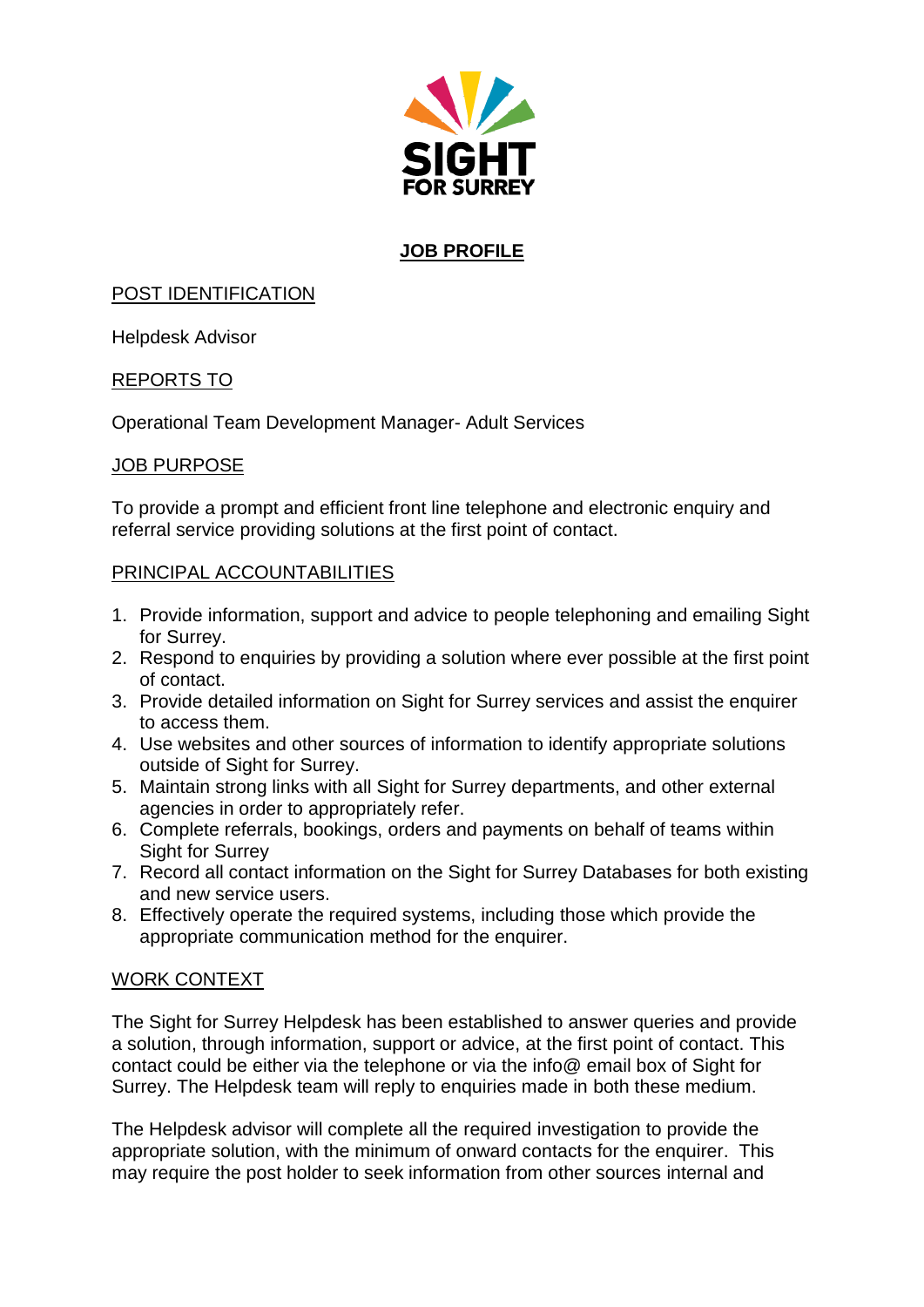external to Sight for Surrey, and relay this back to the enquirer. It will be important for the post-holder to think about service delivery from the perspective of the enquirer and to seek ways of providing flexible solutions

The Helpdesk advisor, using skills and knowledge developed from their experience on the Helpdesk, will identify whether other support to that originally requested may be beneficial, and provide information on these other services and complete referrals as appropriate.

The post holder will on behalf of other Sight for Surrey departments' book enquirers onto courses, order equipment, take payments etc.

The Sight for Surrey and Surrey County Council databases are an essential record of all contact with existing or new service users. At the end of each contact the Helpdesk advisor will record the details of an enquiry on these databases, maintaining appropriate confidentiality.

The Helpdesk advisor will effectively operate the ICT systems essential to the Helpdesk operation. This will require the use of the Sight for Surrey website, database, e forms, electronic payment system and other communication systems.

In order to provide an efficient telephone service to Sight for Surrey the Helpdesk will also handle calls for immediate onwards transfer to staff within the organisation. Where a caller leaves a message for a member of staff the Helpdesk will monitor that this message/enquiry is responded to and resolved.

The post-holder will work specified hours, however there may be the need to cover for other team members' holidays and sickness, and therefore flexibility with hours will be required.

Comprehensive training will be provided, along with robust support from the Operational Team Development Manager.

Sight for Surrey constantly needs to reassess its priorities in line with a changing funding environment and the needs identified by its service users. These factors are crucial to Sight for Surrey's survival and need careful attention. In order for Sight for Surrey to successfully manage these pressures there is a need for all staff to be flexible and work wherever their core skills are needed most. No one will be asked to carry out work for which they are not properly trained.

## **COMPETENCIES REQUIRED**

#### Personal Impact

Presenting themselves professionally and calmly when dealing with enquiries. Being resourceful in finding solutions. Striving to develop the competencies they require to do their job. Showing integrity, honesty and professionalism and the ability to be flexible when necessary. Respecting the opinion and expertise of others.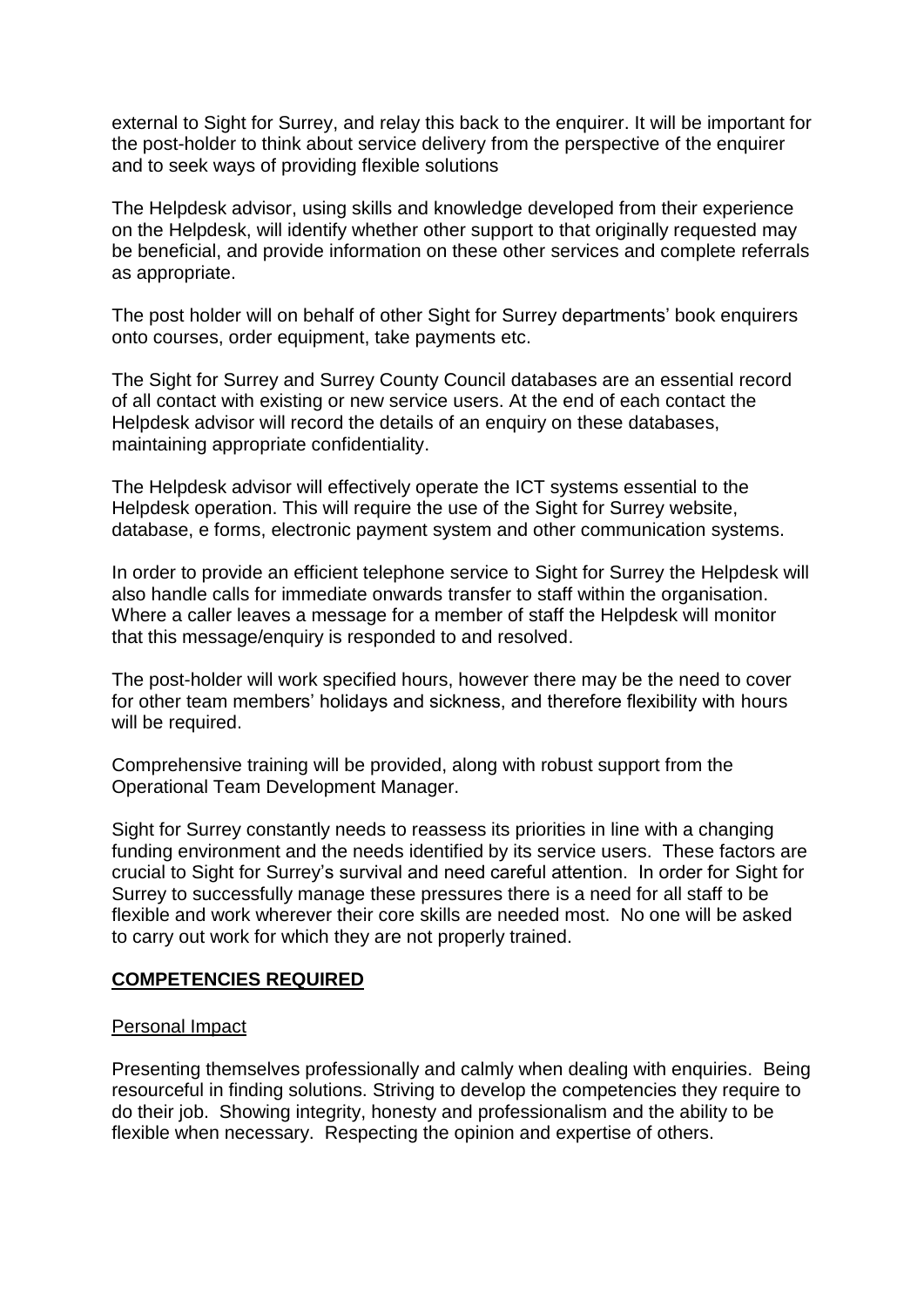## Customer Focus

Building good professional relationships with service users. Endeavouring to understand what the service user wants and being responsive to their needs and offering a personalised service. Using probing skills to ensure all possible areas have been covered, and where appropriate taking the initiative to identify and offer other services which may be of help. Responding positively to service user feedback.

## **Communication**

Communicating verbal and written information to the right people in a positive, accessible, timely and clear manner. Listening actively, demonstrating their understanding of communications they receive and responding to them appropriately. Listening to the other person's point of view. Maintaining equality, fairness and dignity of callers and colleagues at all times.

#### Strategic Management/Operational Service Planning/Forward Planning

Understanding the overall aims and objectives of the team and how these contribute to Sight for Surrey's strategic plan. Planning their work and to meet agreed targets, standards and service user needs. Working within agreed procedures to achieve team and personal objectives. Thinking ahead and identifying where and how their work impacts on the work of the team.

#### Inspiration

Valuing and supporting others and motivating them towards the pursuit of a common goal.

#### Making things happen

Achieving agreed goals and targets. Managing their own time and available resources effectively. Collaborating with others to make things happen. Managing crises effectively.

#### Developing Others/Team Development

Sharing their knowledge and skills with others. Supporting others in their development and contributing positively to team development.

## Managing Change/Embracing Change

Seeking ways to continuously improve their own performance. Suggesting where improvements in service could be made. Is open to new ways of doing things. Adapting positively to changes and feeding back the impact of changes to their manager, where appropriate. Working with people in a personalised way.